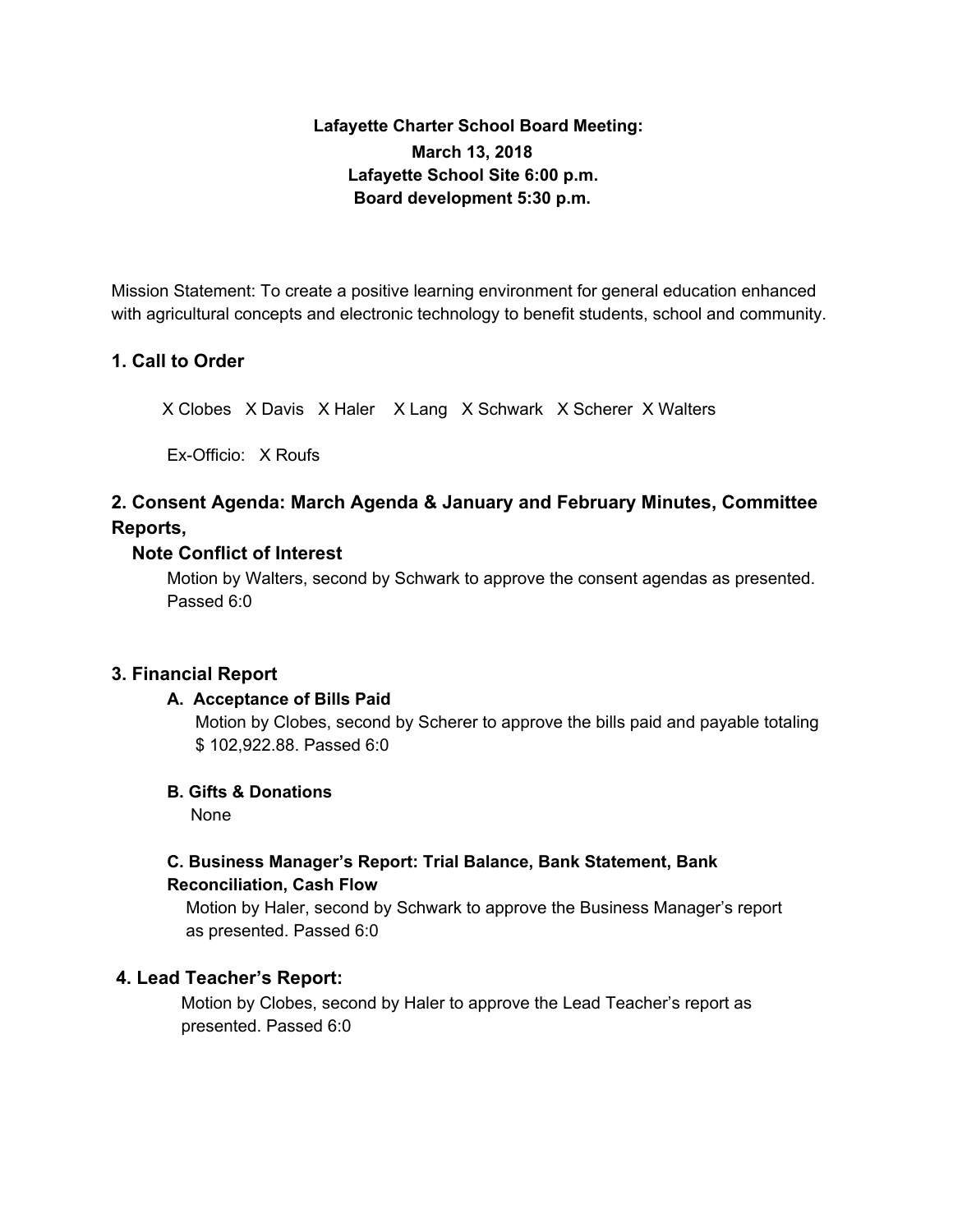## **5. New Business**

#### **A. School Calendar**

Motion by Haler, second by Davis to approve the school calendar for 2018-19 as presented. Passed 6:0

#### **B. Approve Updated Annual Plans**

Motion by Schwark, second by Haler to approve the updated Health and Safety Plan, Emergency Preparedness Manual, AWAIR Plan, and the Wellness Plan as presented. Passed 6:0

#### **C. Policy Review**

Motion by Davis, second by Scherer to approve the review of Policy No.7.1 Segregation of Duties as presented. Passed 6:0

#### **Dashboards**

- **1. Enrollment - In Lead Teacher Report**
- **2. Testing- MTAS, Teacher Prep**
- **3. Character Education-**
- **4. LCS Values Update- We read the Vision Statement**

# **Next meeting: Tuesday April 10 @ 6pm- Lafayette Charter School - Board Development at 5:30pm**

### **6. Meeting Adjournment**

Motion by Haler, second by Schwark to adjourn the meeting at 6:35pm. Passed 6:0

Respectfully submitted, Shawn Scherer, Clerk